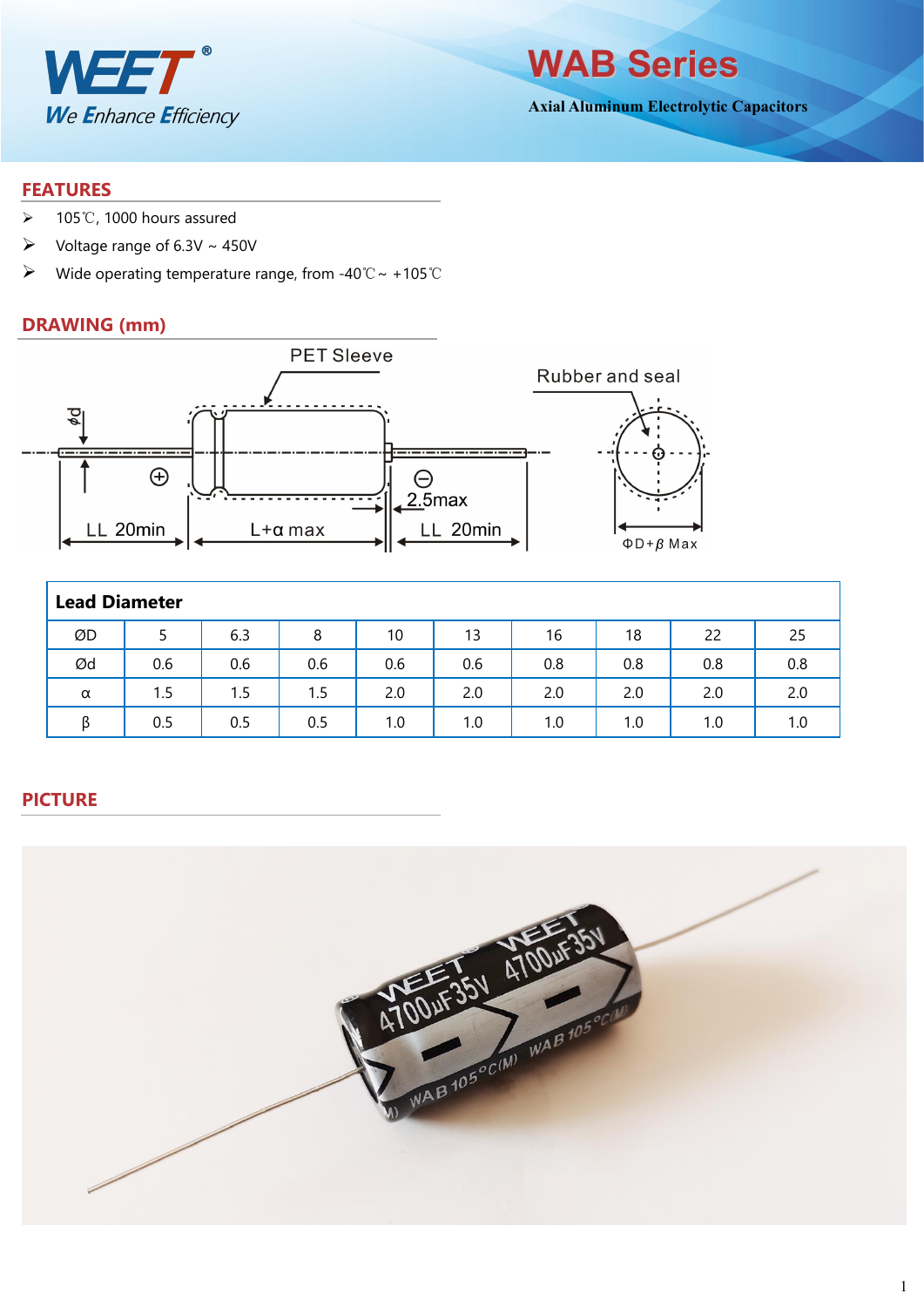



**Axial Aluminum Electrolytic Capacitors**

## **SPECIFICATIONS**

| Operating Temperature Range (°C)                                            | -40°C ~ +105°C                                                       |                            |                                                                                                                                                                                                                                                                                                    |                              |                           |                           |                                                             |                           |                              |                     |                          |                                                                                                                            |
|-----------------------------------------------------------------------------|----------------------------------------------------------------------|----------------------------|----------------------------------------------------------------------------------------------------------------------------------------------------------------------------------------------------------------------------------------------------------------------------------------------------|------------------------------|---------------------------|---------------------------|-------------------------------------------------------------|---------------------------|------------------------------|---------------------|--------------------------|----------------------------------------------------------------------------------------------------------------------------|
| Capacitance Tolerance (20°C, 120Hz)                                         | $±10\%(K), ±20\%(M)$                                                 |                            |                                                                                                                                                                                                                                                                                                    |                              |                           |                           |                                                             |                           |                              |                     |                          |                                                                                                                            |
| Voltage Range                                                               |                                                                      |                            | 6.3 ~ 100VDC, 160 ~ 450VDC                                                                                                                                                                                                                                                                         |                              |                           |                           |                                                             |                           |                              |                     |                          |                                                                                                                            |
| Leakage Current (mA)<br>(at 20°C,120Hz) Dissipation Factor<br>$(tan\delta)$ | $6.3 \sim 100$ VDC<br>$160 \sim 450$ VDC<br>W.V<br>tan<br>W.V<br>tan | 6.3<br>0.23<br>100<br>0.08 | I ≦ 0.03CV+15 (uA) for CV ≤ 1000, I ≤ 0.02CV+25 (uA) for CV > 1000<br>(after 5 minutes applying the rated DC working Voltage at 20 °C)<br>Where: I=Leakage Current (uA), C=rated Capacitance (µF), V= working Voltage (V)<br>Add 0.02 per 1000µF for more than 1000µF<br>10<br>0.20<br>160<br>0.15 | 16<br>0.17<br>200<br>0.15    | 25<br>0.15<br>250<br>0.20 | 35<br>0.12<br>350<br>0.20 | 50<br>0.10<br>400<br>0.24                                   | 63<br>0.09<br>450<br>0.24 |                              |                     |                          | I ≦ 0.02CV or 3 (uA)Whichever is greater (after 2 minutes applying the rated DC working Voltage at 20 ℃)                   |
| (20°C) Surge Voltage                                                        | W.V<br>S.V<br>W.V<br>S.V                                             | 6.3<br>8<br>100<br>125     | 10<br>13<br>160<br>200                                                                                                                                                                                                                                                                             | 16<br>20<br>200<br>250       | 25<br>32<br>250<br>300    | 35<br>44<br>350<br>400    | 50<br>63<br>400<br>450                                      | 63<br>79<br>450<br>500    |                              |                     |                          |                                                                                                                            |
| Low Temperature Stability                                                   |                                                                      |                            | Impedance ratio at 120HZ                                                                                                                                                                                                                                                                           |                              |                           |                           |                                                             |                           |                              |                     |                          |                                                                                                                            |
|                                                                             |                                                                      |                            | Rated Voltage (V)                                                                                                                                                                                                                                                                                  | 6.3                          |                           | 10                        | 16                                                          | 25                        | 35                           | 50                  | 63                       |                                                                                                                            |
|                                                                             | $Z(-25^{\circ}\mathrm{C})$                                           |                            | \$D<16                                                                                                                                                                                                                                                                                             | 6<br>8                       |                           | 4<br>6                    | 3<br>4                                                      | 3<br>4                    | $\overline{2}$<br>3          | $\overline{c}$<br>3 | $\overline{c}$<br>3      |                                                                                                                            |
|                                                                             | $/+20^{\circ}$<br>$Z(-40^{\circ}C)$                                  |                            | $$D \ge 16$<br>\$D < 16                                                                                                                                                                                                                                                                            | 10                           |                           | 8                         | 6                                                           | 6                         | 4                            | 3                   | 3                        |                                                                                                                            |
|                                                                             | $/+20^{\circ}$ C                                                     |                            | ∮ D≥16                                                                                                                                                                                                                                                                                             | 18                           |                           | 16                        | 12                                                          | 10                        | 8                            | 8                   | 6                        |                                                                                                                            |
|                                                                             |                                                                      |                            | Rated Voltage (V)                                                                                                                                                                                                                                                                                  | 100                          |                           | 160                       | 200                                                         | 250                       | 350                          | 400                 | 450                      |                                                                                                                            |
|                                                                             | $Z(-25^{\circ}\mathrm{C})$<br>$/+20^{\circ}$                         |                            | \$D<16<br>∮ D≥16                                                                                                                                                                                                                                                                                   | 2<br>3                       |                           | 3                         | 6                                                           | 8                         | 12                           | 14                  | 16                       |                                                                                                                            |
|                                                                             | $Z(-40^{\circ}C)$<br>$/+20^{\circ}$ C                                |                            | \$D < 16<br>∮ D≥16                                                                                                                                                                                                                                                                                 | $\overline{\mathbf{3}}$<br>6 |                           | 4                         | 8                                                           | 10                        |                              |                     | $\overline{\phantom{a}}$ |                                                                                                                            |
| Load Life Test                                                              |                                                                      |                            |                                                                                                                                                                                                                                                                                                    |                              |                           |                           |                                                             |                           |                              |                     |                          | After 1,000 hours application of rated voltage at 105°C, capacitors meet the characteristics requirements listed as below. |
|                                                                             |                                                                      |                            | Capacitance Change                                                                                                                                                                                                                                                                                 |                              |                           |                           |                                                             |                           | Within ±20% of initial value |                     |                          |                                                                                                                            |
|                                                                             | <b>Dissipation Factor</b>                                            |                            |                                                                                                                                                                                                                                                                                                    |                              |                           |                           | Less than 200% of specified value<br>Within specified value |                           |                              |                     |                          |                                                                                                                            |
|                                                                             |                                                                      |                            | Leakage Current                                                                                                                                                                                                                                                                                    |                              |                           |                           |                                                             |                           |                              |                     |                          |                                                                                                                            |
| Shelf Life Test                                                             |                                                                      |                            | for load life characteristics listed above.                                                                                                                                                                                                                                                        |                              |                           |                           |                                                             |                           |                              |                     |                          | After leaving capacitors under no load at 105℃ for 1,000 hours and applying Voltage they meet the specified value          |
| Frequency Coefficient of Allowable                                          |                                                                      |                            | Freq.(Hz)                                                                                                                                                                                                                                                                                          | 60                           |                           | 120                       |                                                             | 500                       |                              | $1K$                |                          | 10K up                                                                                                                     |

Ripple Current

100 to 1000 0.75 1.00 1.20 1.30 1.35 Allowable Ripple Current Vs **F**emperature(°C)

 $Cap.(\mu F)$ 

Under 100 0.70 1.00 1.30 1.40 1.50